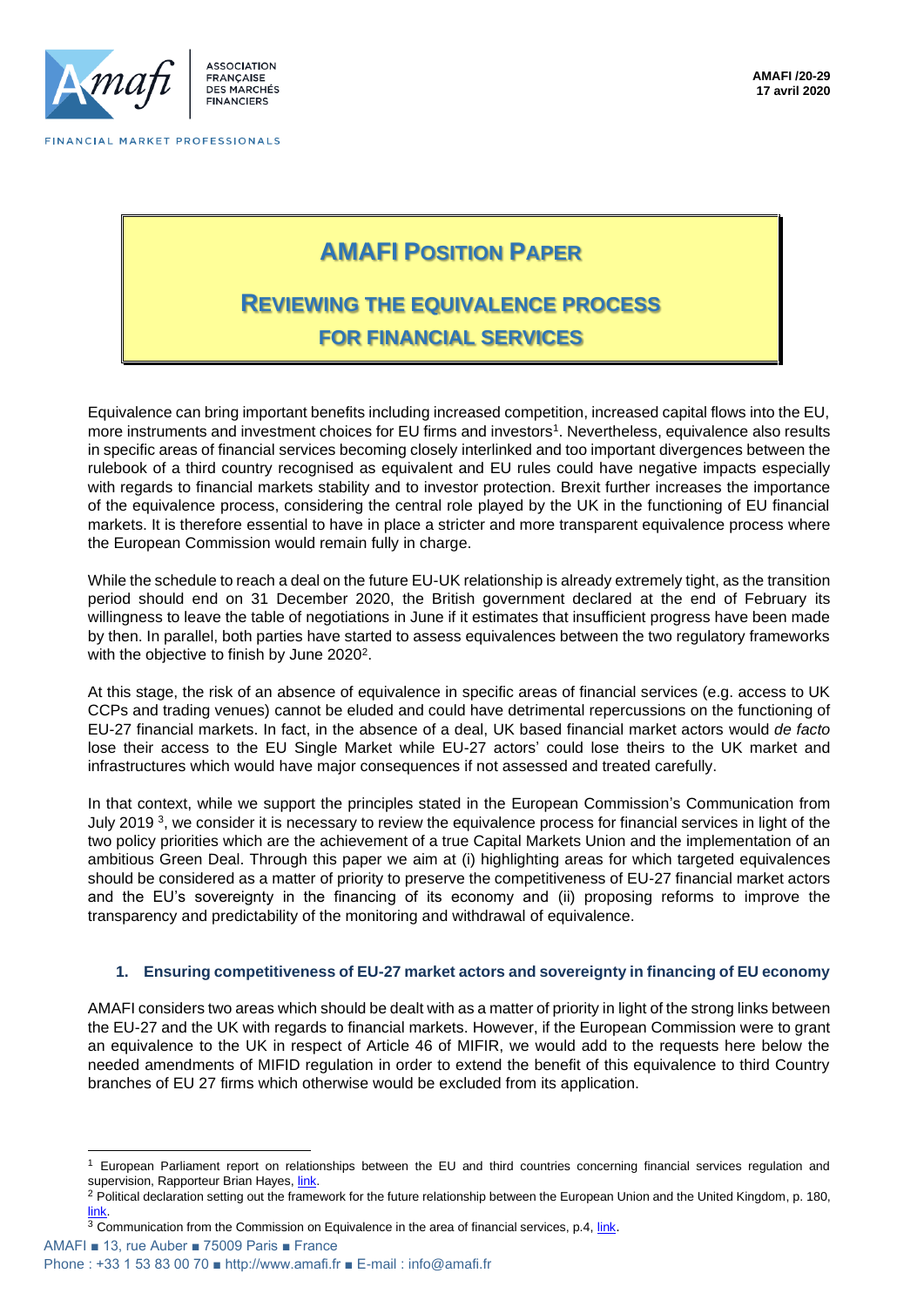

## • **Maintaining access to UK CCPs**

UK CCPs play a central role in the clearing of a variety of instruments and because of the lack of alternatives in the EU-27, the absence of an equivalence, resulting in EU financial intermediaries losing access to UK CCPs would lead to new transactions on such instruments becoming extremely expensive, making EU-27 entities hardly competitive (*[AMAFI / 18-59](http://amafi.fr/download/pages/vWzcXbsfUmP86cfgC6lXDteHXFlEfm3FpAOqA6R2.pdf)*).

While the transitional period is scheduled until 31 December 2020, AMAFI considers EU banks should continue to have access to UK CCPs beyond that date and calls on EU authorities to extend the temporary recognition of UK CCPS to enable the implementation of EMIR 2.2 and the gradual transfer of liquidity from the UK to the EU-27. While AMAFI is supportive of the development of clearing services within the EU, it is likely to be achieved only in the long term, in a progressive and in an orderly way.

### • **Exempting EU-27 investment firms branches based in 3rd country from EU STO/DTO and transparency obligation**

In a post-Brexit regulatory environment, one can expect the UK STO and DTO to overlap with those foreseen in MiFIR, creating a conflict of law, unless trading venues are recognized equivalent by both EU and UK authorities. While the easiest way would probably be to achieve some kind of mutual recognitions of trading venues, AMAFI considers that a long term solution would be for the EU to decide not to apply its STO and DTO to third country branches of EU-27 investment firms. Indeed, the application of these rules would have serious impact on the competitiveness of EU entities without contributing to the protection of investors or the integrity of EU markets, so that the application of local rules only should be preferred (*[AMAFI / 20-03](http://amafi.fr/download/pages/qkFr0jfAWFQNavOCormKqTnz1sUKzelyI1VsQHeC.pdf)*). Nevertheless, should equivalence be granted under the STO or as a result of access requests in MiFID, it should be clear that the relevant UK venues continue to be subject to requirements equivalent to those that apply to EU venues, otherwise there is a significant risk that the competitiveness of EU venues could be undermined.

Besides, EU branches face a competitive disadvantage with their UK competitors but also those based in the US and Asia as the EU transparency regime is more stringent. The risk of a divergence in rules would have a detrimental impact on the competitiveness of UK branches of EU-27 firms. Therefore, AMAFI calls for an exoneration of transparency obligations for third country branches of EU-27 firms so they can remain competitive.

## **2. Improving transparency and predictability in the monitoring and withdrawal of equivalence**

While AMAFI welcomes the changes made under the review of the European Supervisory Authorities' Regulations<sup>4</sup> and under the Investment Firm Review<sup>5</sup>, it considers the monitoring and the withdrawal of equivalence should be more transparent and more predictable for the industry.

### • **The equivalence monitoring process: detecting divergence at an early stage**

An efficient monitoring is essential to enable the identification of divergences which could become severe and thus a threat to financial stability, to investor protection and/or result in an uneven level playing field between EU and third country actors. AMAFI considers that a central issue revolves around ESMA's capacity to detect divergences at an early stage and then to react quickly and in a transparent way when an issue is observed.

<sup>4</sup> Each ESA has to submit an annual confidential report to the European Parliament, the Council, the Commission and other two ESAs on its findings.

 $5$  The Investment Firm Regulation provides with new assessment criteria and safeguard for  $3<sup>rd</sup>$  country investment firms providing services to EU clients. Additionally, firms that offer services of systemic nature for the Union are subject to a granular assessment of Commission and ESMA's powers in the monitoring of these firms activities have been strengthened.